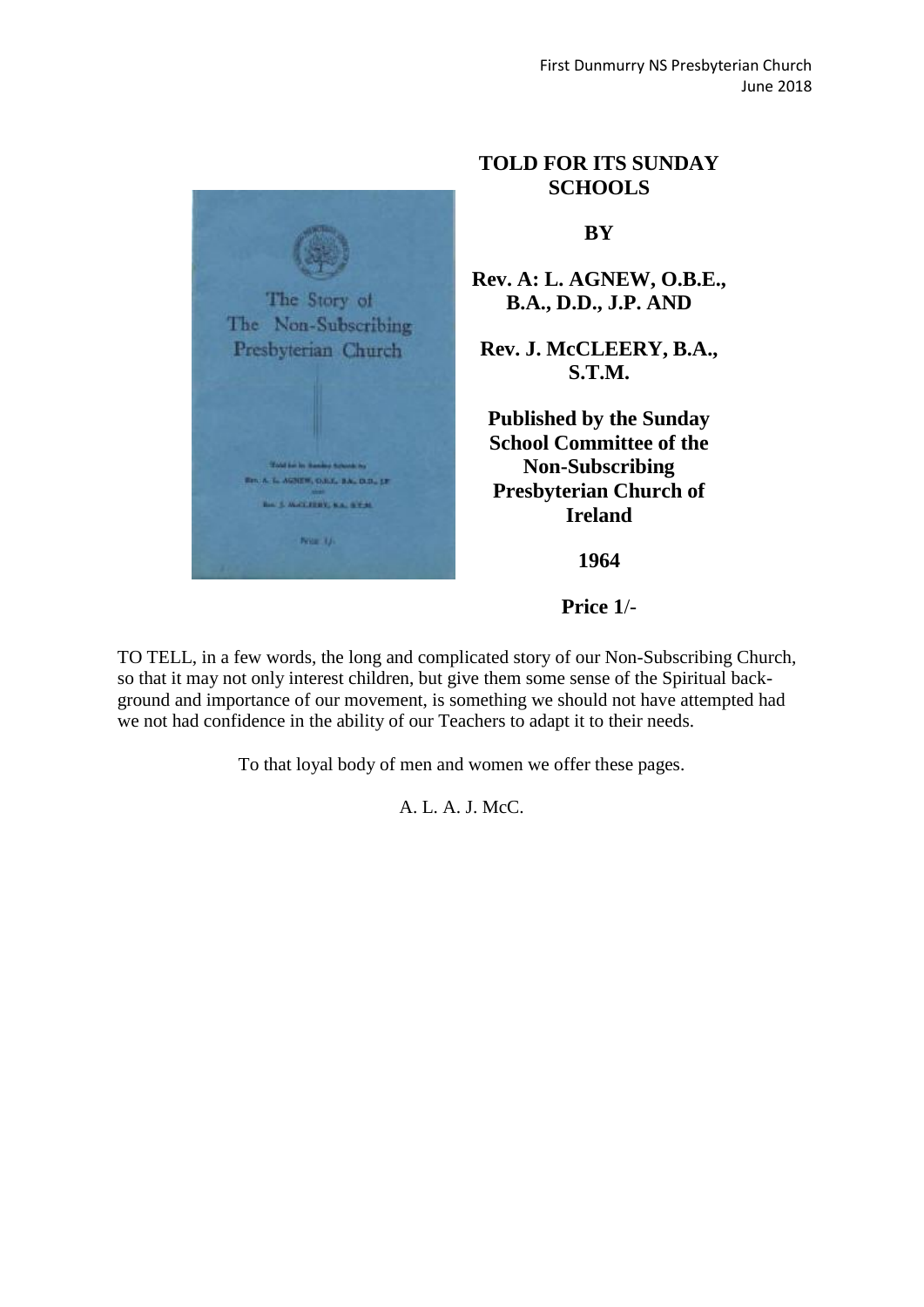### **THE NON-SUBSCRIBING PRESBYTERIAN CHURCH OF IRELAND**

Every Sunday you go to Sunday School and to Church. You know that there are other Churches the same as your own. Perhaps you have been in some of them. All these Churches belong to what is called the Non-Subscribing Presbyterian Church of Ireland.

In these few pages we are going to tell you something about that Church. We want you to know how it began, what it stands for, and how it got its name. We should like to tell you about other Churches in other lands which are also part of the same great movement to which it belongs. We cannot do this now, but it is important that you should always remember that your Church is part of a world-wide movement.

Our history does not begin in our own country. It goes back to Scotland, from which most of our forefathers came, and indeed to that great movement on the Continent of Europe which is known as the Protestant Reformation. Our Church is the most Protestant of all Churches. We must therefore consider the Reformation and its causes.

#### **THE PROTESTANT REFORMATION**

From the earliest times some people have liked to be told what to believe. Others have always liked to think for themselves. It is easier to be told what to think than to form our own beliefs. For this reason, those who would think for themselves have always been few. Men also like to walk in well-tried paths, and often they have persecuted the few who were brave enough to explore new ways. The whole history of religion repeats that story.

In your Bible you read of the Prophets. They were men who gave new truths to the world. Most of them were persecuted whilst they were alive. But after their time men began to believe that they had been right, and Priests were appointed to teach the people those very things which the Prophets in their day had taught in vain. These Priests considered it their duty to prevent any other way of thinking than that which they thought right. But very often what they thought was right was far from the Prophets' real teaching. So when Jesus came, bringing the greatest truths the world has ever known, it was the Priests who led the people to oppose Him. Yet in time His followers appointed their own Priests who told the people what they should believe about Him. They made creeds, or statements of belief, and all who would not "subscribe" or agree to these creeds were cast out of the Church and, indeed, were sometimes put to death.

So things went on for many centuries. But at last, in the year 1517, a man called Martin Luther led that great movement called the Protestant Reformation. He declared that Priests were not needed, because every man should be his own Priest and read the Bible for himself.

But men's minds did not change. At Geneva in Switzerland, John Calvin, though a Protestant, drew up a system of religion in which men were compelled to believe, and it was so widely accepted that the work of Luther was largely undone.

We have said that our Church in Ireland is the most Protestant of all the Protestant Churches. How it came to be so, why it is that the Non-Subscribing Presbyterian Church has the Bible as its only creed, and how it escaped being bound by the fetters of Calvinism,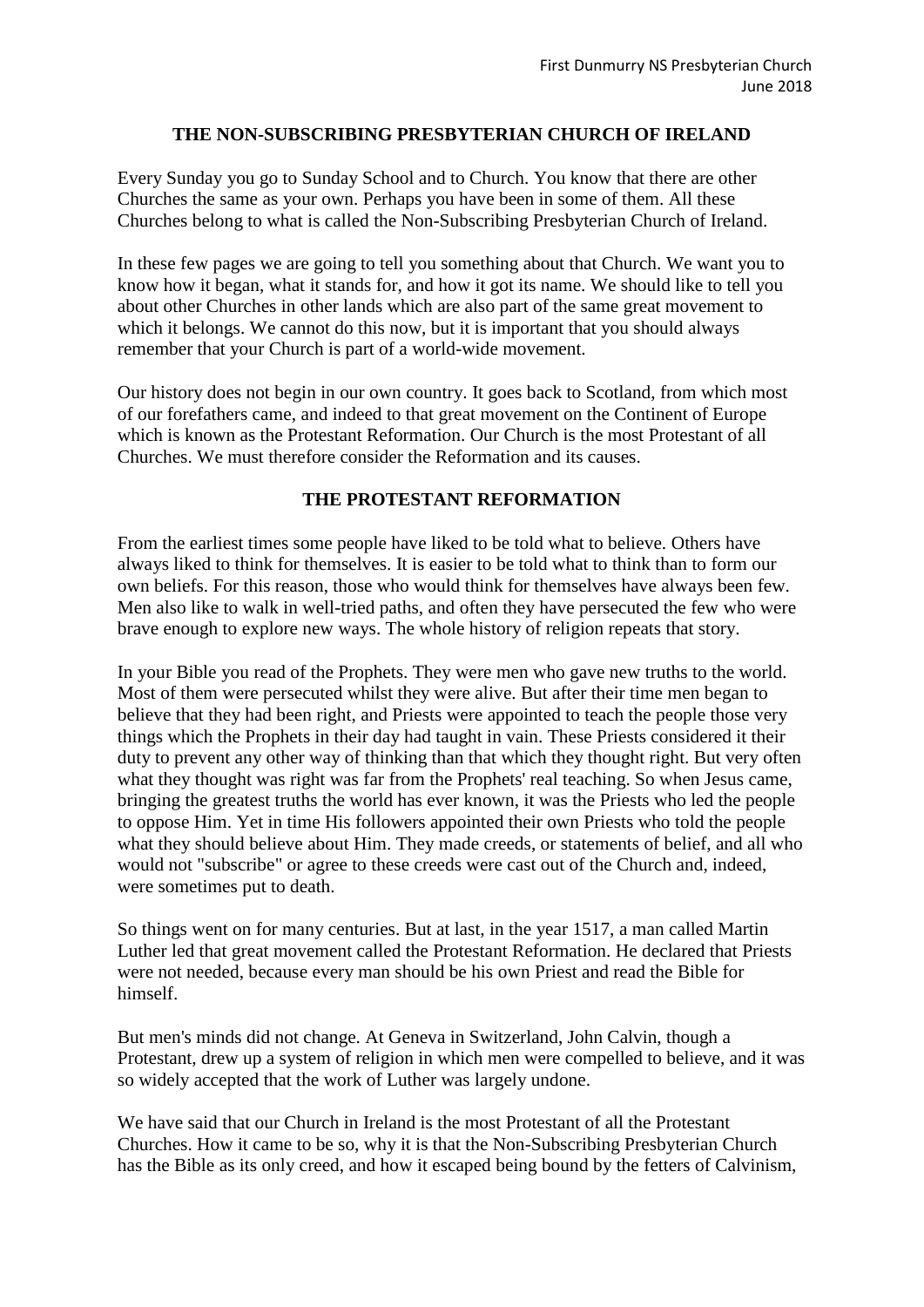is the story we have to tell.

# **THE REFORMATION COMES TO SCOTLAND AND IRELAND**

The Protestant Reformation came to Scotland mainly through the work of John Knox, at a time when that country was backward, badly governed, and very poor. Knox was a popular preacher and a born leader, and with the people behind him, his movement of Reform was begun and carried on against the Priests and rulers of the Catholic Church. His victory pledged Scotland to the Protestant religion.

Now Knox had been much influenced by Calvin, but his conflict with Royalty and the Bishops of Scotland had served to dull much of his Calvinism. Questions of belief became of less importance to him. It was Presbyterianism that mattered. Later we shall tell you what is meant by Presbyterianism. For the present we will describe it as the rule of the Church by the people, instead of by the Bishops.

After the death of Knox, King James VI of Scotland decided to do away with the Presbyterianism that had become the form of government in the Scottish Protestant Church. He preferred the rule of Bishops, and was a strong believer in the maxim, "No Bishop, No King". But his people would not give up the Presbyterian form of government. They resisted the King, and some of them left their native land to find refuge in Antrim and Down, across the "Waters of Moyle".

These were the first Presbyterians to come to Ulster.

A few years later, in 1610, the plan of colonising the North of Ireland, known as the Plantation of Ulster, was put into operation. As a result, vast numbers of people from Scotland and England began to arrive in Ulster. Settlers came in hundreds, and with them were ministers and laymen, who had actually been banished to Ulster because they held so strongly to Luther's principles. It was these ministers who laid the foundation of Irish Presbyterianism.

Among them was Edward Brice, who began to preach in Ballycarry in 1613. Ballycarry thus claims to be our oldest congregation. Edward Brice's grave can still be seen in the old graveyard there, beside that of James Orr, a local poet, who wrote the lines:

> *"There thy rever'd forefathers heard The first Dissenter dar'd to tarry On Erin's plain, where men felt pain For conscience sake, in Ballycarry".*

Just before his death, Brice and other ministers were asked to submit themselves to the rules of the Episcopal Church in Ireland, but such was their spirit, that they refused, and as a result were not allowed to preach again.

# **THE "EAGLE WING"**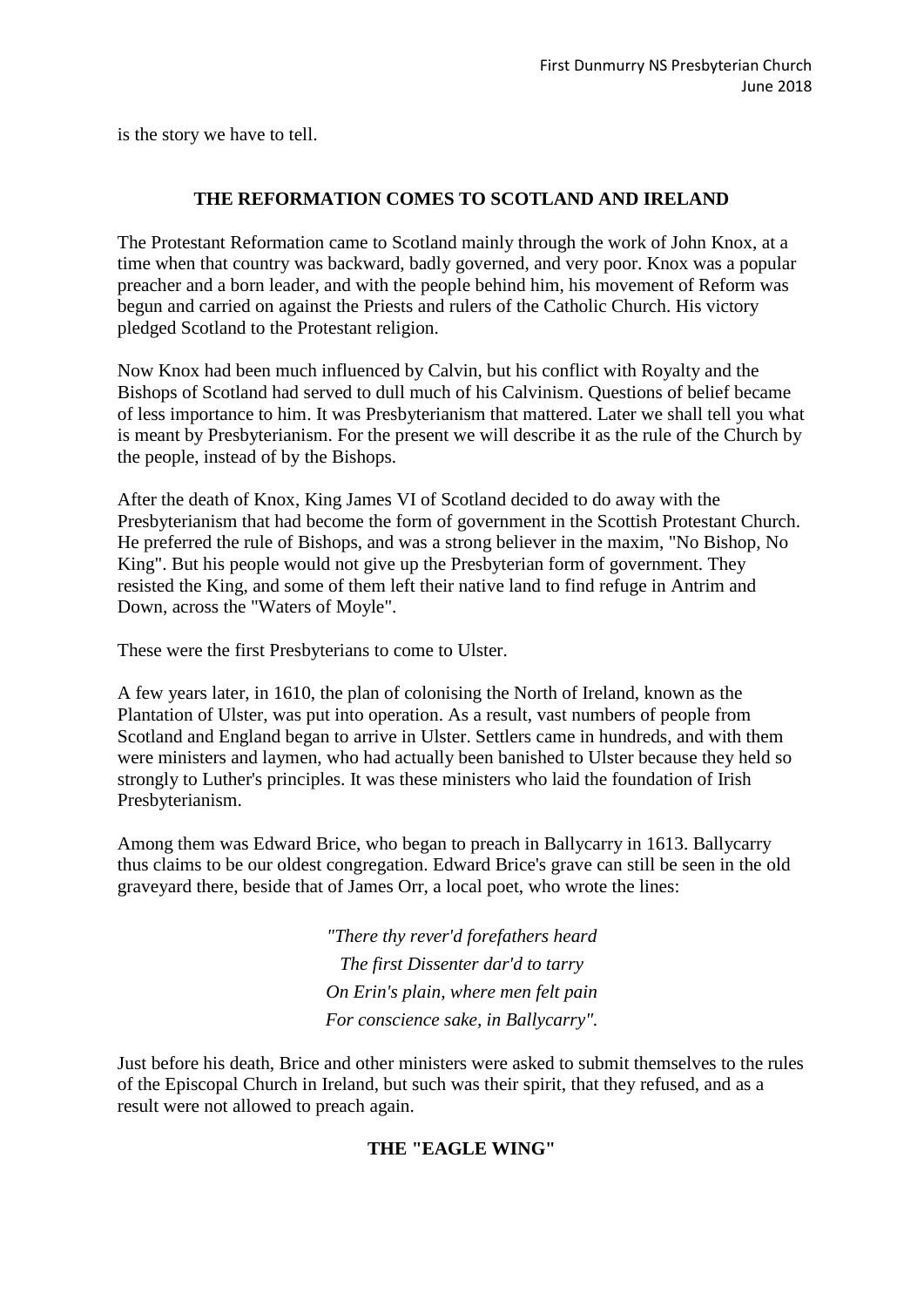One interesting story of this first persecution of the early Presbyterians in Ulster is that of the voyage of the \*"Eagle Wing". This small ship of about 150 tons, was built at Groomsport, Co. Down, by Presbyterians who were prepared to cross the Atlantic to find in the New World a refuge from persecution, like the men and women of the "Mayflower" some sixteen years earlier. The ship was completed and provisioned, and when all was ready on September 9, 1636, a little company of about 140 people went on board. The "Eagle Wing" weighed anchor, rounded the Gobbins and bore out for the open sea. Before long, contrary winds drove her into Loch Ryan, but she sailed again and soon the Ulster Pilgrims were clear of Ireland and steering west for the New World. Then came fearful weather, which made havoc of the little "Eagle Wing". The rudder was broken, the sails were torn, heavy seas swept over the deck, a leak was sprung, and finally the captain declared it was impossible to face the storm any longer. The ship was put about and in miserable plight they headed back again for Ireland, feeling that God wished them to return to continue the fight for liberty at home. The "Eagle Wing" dropped anchor in Carrickfergus Bay on November 3, 1636. So ended an adventure which shows the spirit and courage of our forefathers. Small wonder then, that in spite of persecution, they persevered in their opinions and finally established the way of thought and Church government which is ours today.

\*Some scholars are of the opinion that the "Eagle Wing" was built at Carrickfergus.  $Top \triangle$ 

#### **THE FIRST PRESBYTERY**

In the year 1641, the native Catholic Irish, under Phelim O'Neill, made a great attempt to drive out the Scottish and English settlers. The full fury of this Rising was felt in Ulster, which became a "field of blood". To protect the Protestants, it was arranged that a Scottish Army should be sent to Carrickfergus, and in 1642 several regiments arrived, each with its own Chaplain. These men decided that Presbyterianism should now be put on a sound footing, and in June 1642, there took place the fast Presbytery meeting ever held in Ireland. This was at Carrickfergus. It was composed of five ministers and four ruling elders, and at that first meeting various arrangements were made to strengthen the Presbyterian cause. The Presbytery made visits to various places in which Presbyterian Societies had formerly existed, and they set up new congregations. Several of these exist until this present day and form part of our Non-Subscribing Presbyterian Church, such as Belfast, Cairncastle, Holywood, Larne and Templepatrick. Thus did Presbyterianism begin over three hundred years ago.

#### **WHAT PRESBYTERIANISM IS**

Now that we have told you how the first Presbytery came to be formed, we will try to explain as simply as possible what a Presbytery is, and what Presbyterianism is.

Many people think that Presbyterianism is a form of belief. That is not so. It is a form of Church Government. In the Presbyterian system every Church is free to manage its own affairs, under its own minister and elders elected by its own people. But there must be something to hold all the different Churches together. Therefore the ministers with one elder from each congregation in a district meet from time to time to discuss things ofinterest to them all. This is called a Presbytery. The Presbytery looks after all those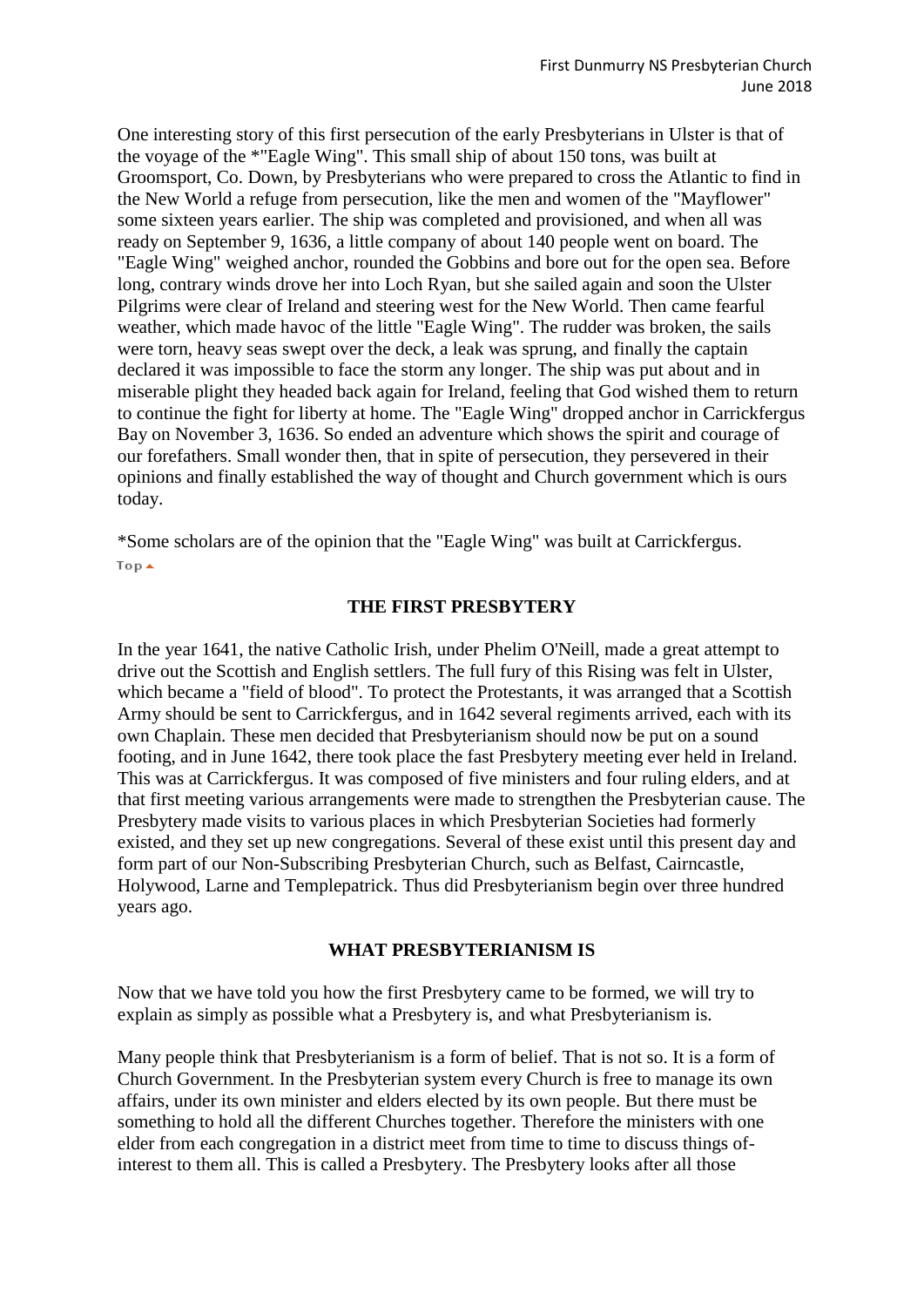Churches which need help. It sends a minister to preach where a Church has no minister of its own. It advises all the Churches belonging to it, and sees that their affairs are properly looked after. It does many other things. You will see that this is a good system of government. All the ministers and elders are equal, whether they come from large Churches or small ones, and their only concern is to help one another. The different Presbyteries meet together once a year to form a Synod or Assembly to deal with matters affecting all the Presbyteries and Churches in the country.

Some Presbyterians have always considered that Presbyteries and Synods should try to make all the Churches and people believe the same things. Others have just as firmly held that they have no right to do this. Here we touch on the difference between Subscribers and Non-Subscribers. The Subscribers require their ministers to sign, or "subscribe" their names to a certain form of belief. We, the Non-Subscribers, allow our ministers and people to form their own opinions about what the Bible teaches.

The struggle between these two points of view among Presbyterians went on in Ulster for over a hundred years, and twice the Presbyterian Church in Ireland was divided

by it. But there was no struggle in the early days. The Presbyterian Church at its beginning was as true to the Lutheran principle of the Open Bible as the Non-Subscribing Church today. It is the Non-Subscribing Presbyterian Church which still carries on the principle of the Reformation which those first Presbyterians brought to Ulster.  $Top \triangle$ 

### **THE EARLY DAYS**

For some years after the forming of the first Presbytery, the Presbyterian Church grew and flourished. More and more ministers came from Scotland, and more and more Churches and Meeting Houses were built. But dark days were soon to come. Troubles in England in the days of Cromwell and Charles II, which you may read of in other histories, led to several attempts being made to impose the rule of Bishops on the Ulster Presbyterians. It was then that some of the persecuted ministers fled to America, and along with them went many members of their congregations. In the new land they established towns with the old Ulster names such as Belfast, Derry, Bangor, and Hillsborough. Their first action when they did so was to establish Churches, and in many of those Churches today the same freedom of religion is upheld as in our own Churches. Some of our ministers have preached in them, and sometimes their ministers visit our Churches here.

#### **WILLIAM AND THE BOYNE**

Soon events took place which bound all the Protestants in Ireland together, whether they were Presbyterians or Episcopalians. In the streets of Comber, Co. Down, a letter was found stating that a massacre of Protestants was to take place on December 7, 1688. General alarm spread over Ulster, and at Derry, where many of the Protestants had taken refuge, the gates were closed and remained so for. one hundred and five days. This was the famous Siege of Derry.

In June, 1690, King William III landed at Carrickfergus and, as he passed on his way to the Boyne, he renewed at Hillsborough Castle the grant of money to the Presbyterian ministers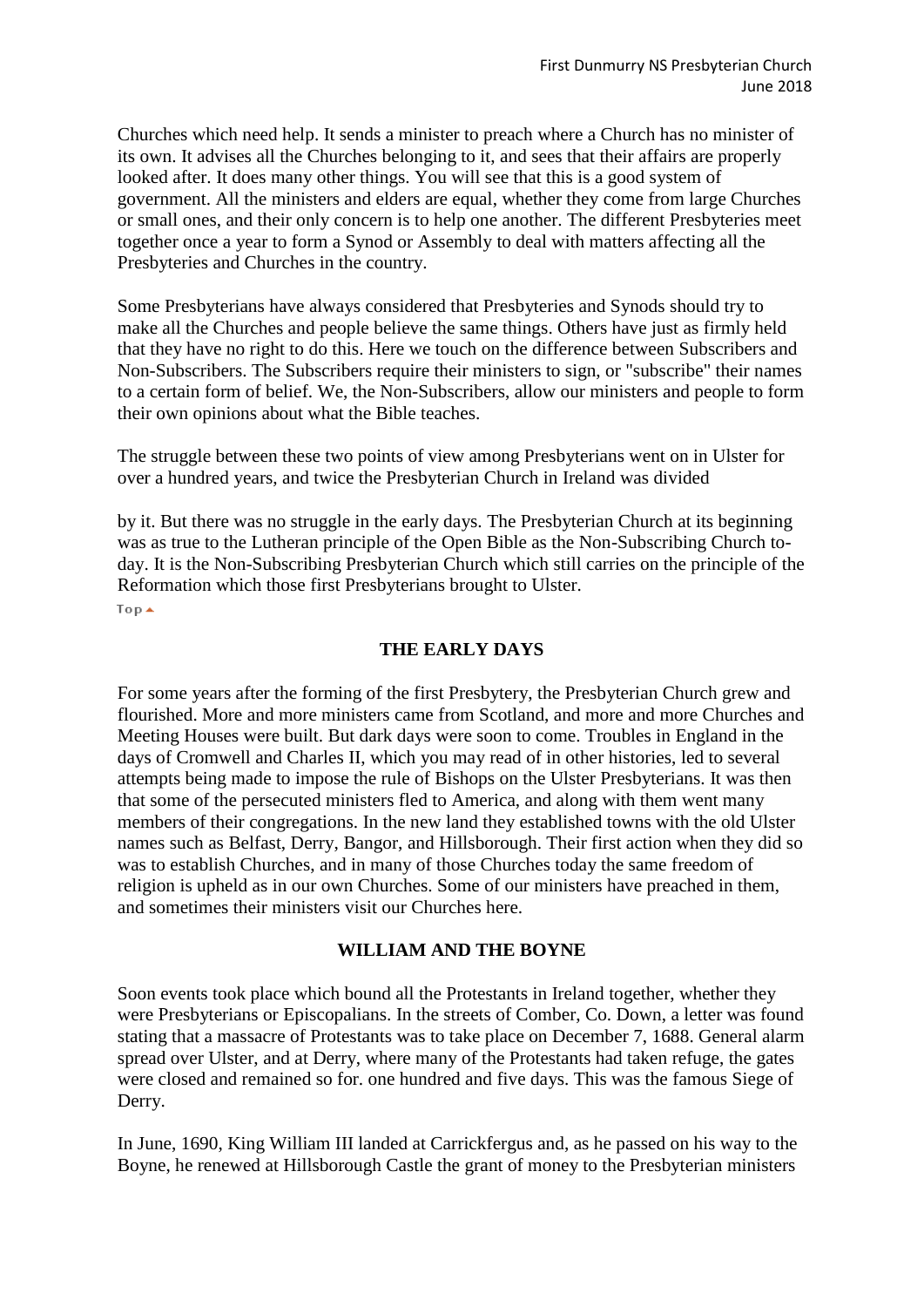of Ulster, known as the "Regium Donum", or Royal Bounty. This was paid to all Presbyterian ministers until the year 2869. When the "Regium Donum" ceased, lump sums were given by the Government to the ministers who had formerly been paid this yearly gift. Some ministers handed over the money to their Churches, and some of our congregations still benefit through this action of those ministers.

Unfortunately, after the victory of King William at the Boyne, the unhappy divisions between the Protestants in Ireland broke out once more. Trouble and persecution by both sides continued until the Act of Toleration in 1719. It would be unfair to blame one side more than the other for these things. Each party persecuted the other in turn when opportunity arose, and no sooner had Presbyterians become free from outside troubles than they began to have others of their own.

### **SUBSCRIBERS AND NON-SUBSCRIBERS**

From its beginning until now, Presbyterianism had remained true to the principles of the Protestant Reformation. In Scotland, however, the Presbyterians had deviated from the open Bible and had become strict followers of John Calvin. Scottish ministers now signed, or "subscribed" their names as a token of belief in the Westminster Confession of Faith, which contained the doctrines of Calvin. Many of these ministers came to Ireland, bringing with them the influences of their native land, and soon Calvinism had become the popular belief of the Presbyterian Church in Ireland. No serious attempts were made to make it compulsory as yet. Soon, however, such attempts were to be made, and to be bravely resisted, and so began the dispute between the Subscribers and the Nonsubscribers. Top  $\triangle$ 

# **THE ANTRIM PRESBYTERY**

John Abernethy, the young minister of Antrim, was opposed to all attempts to introduce Subscription, and in 1719 he preached a famous sermon in Belfast, in which he denied that the Church had any right to make people subscribe to statements of belief. For preaching this sermon, he was accused of attempting to give New Light to the world, and from this time the Non-Subscribers were known as "the New Light people". The installation of the Rev. Samuel Halliday in the Church at Belfast, took place a year later, in 1720. When Halliday came to Belfast he refused to subscribe, and this brought the matter to a head.

By this time, the Synod of Ulster had been formed, and at the next Annual Meeting of that body in 1'721, it was urged that all Ministers should subscribe to the Westminster Confession of Faith. Those who opposed this, and contended that there should be n0 creed, except the Bible, were known henceforth as Non-Subscribers. For some years there were many disputes between them and the Subscribers. In 1724 Thomas Nevin, minister of Downpatrick, was called on to make a declaration of his belief, but steadfastly refused. He was expelled from the Synod but remained in charge of his congregation.

In 1726 the whole matter ended for a time, when seventeen ministers and their congregations were excluded from the Synod and formed into the Non-Subscribing Presbytery of Antrim. In that Presbytery ever since, the original contention, "that human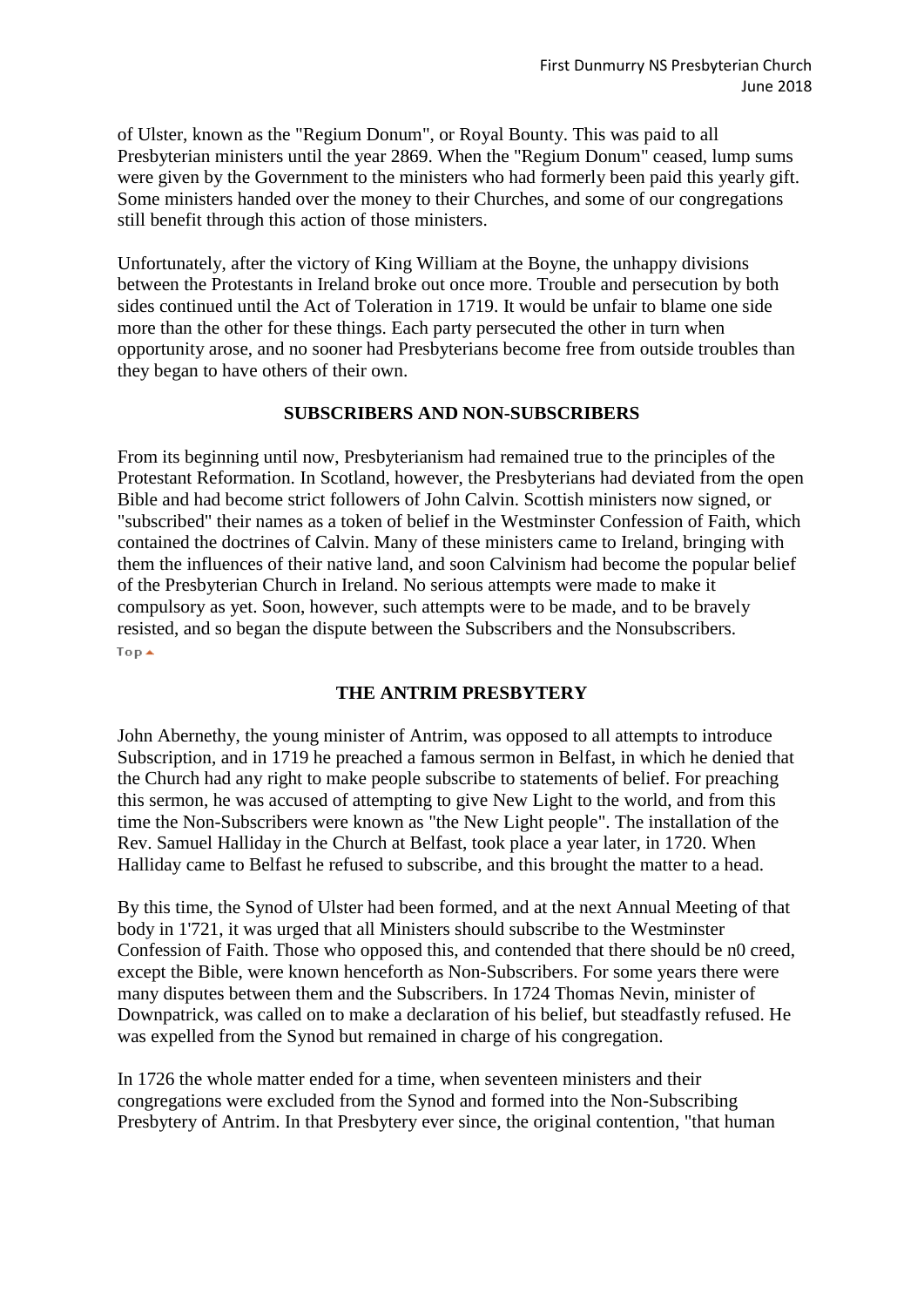creeds and confessions restrict the right of private judgment", has been faithfully maintained.

But the old spirit 0f independence was very strong, and it had not been got rid of by excluding the Presbytery 0f Antrim. By the year 1783, ten 0f the fourteen Presbyteries which then composed the General Synod of the Presbyterian Church had ceased to demand Subscription, and in 1805 there was almost a reunion of the divided Presbyterians. Again in 1824, the Synod adopted a Code of Discipline which would have satisfied all, and a great liberal Presbyterian Church might have been built up, with untold benefits for the whole of Ireland, but for a succession of events and but for two great rival personalities who now appear upon the stage of Presbyterian history.

### **COOKE AND MONTGOMERY**

Porter, of Limavady, in his opening address, said

"We have come together to prove that we are genuine Presbyterians . . . assertors of the right of private judgment, uncompromising advocates of the all-sufficiency of the Bible as a Rule of Faith and Duty.... Christ, and Christ only, is our King; the Bible, and the Bible only, is our accredited standard of belief".

There was one man whose ambition was to build up a strong Church at all costs. He was convinced that only by enforcing unity of belief, could this be attained. His name was Henry Cooke. But the Non-Subscribers also found a champion: this was Henry Montgomery, known as "the Lion of Dunmurry".

These were two of the greatest orators Ulster ever produced. Both of them were men of commanding appearance. Montgomery was six feet four inches in height. You will probably have seen his portrait about your Church. The statue of Henry Cooke stands in College Square, Belfast. Montgomery waged a continual fight for liberty, not only for Non-Subscribers, but for his Roman Catholic fellow countrymen, who in those days were greatly oppressed. Cooke on the other hand, put the glory and power of the Presbyterian Church before all else.

The Synod Meetings of these times were the scenes of great duels between these famous men. In the end Cooke was victorious. Montgomery, with sixteen other ministers, left the Synod to form, in 1830, the Remonstrant Synod of Ulster. It was called "Remonstrant" 'because it remonstrated against people being compelled to subscribe the Westminster Confession.

 $Top \triangle$ 

#### **THE REMONSTRANT SYNOD**

The first meeting of this Synod, which contained three Presbyteries (Bangor, Armagh and Templepatrick) consisting of seventeen congregations, was held in Belfast on May 25, 1830. The first Moderator, the Rev. William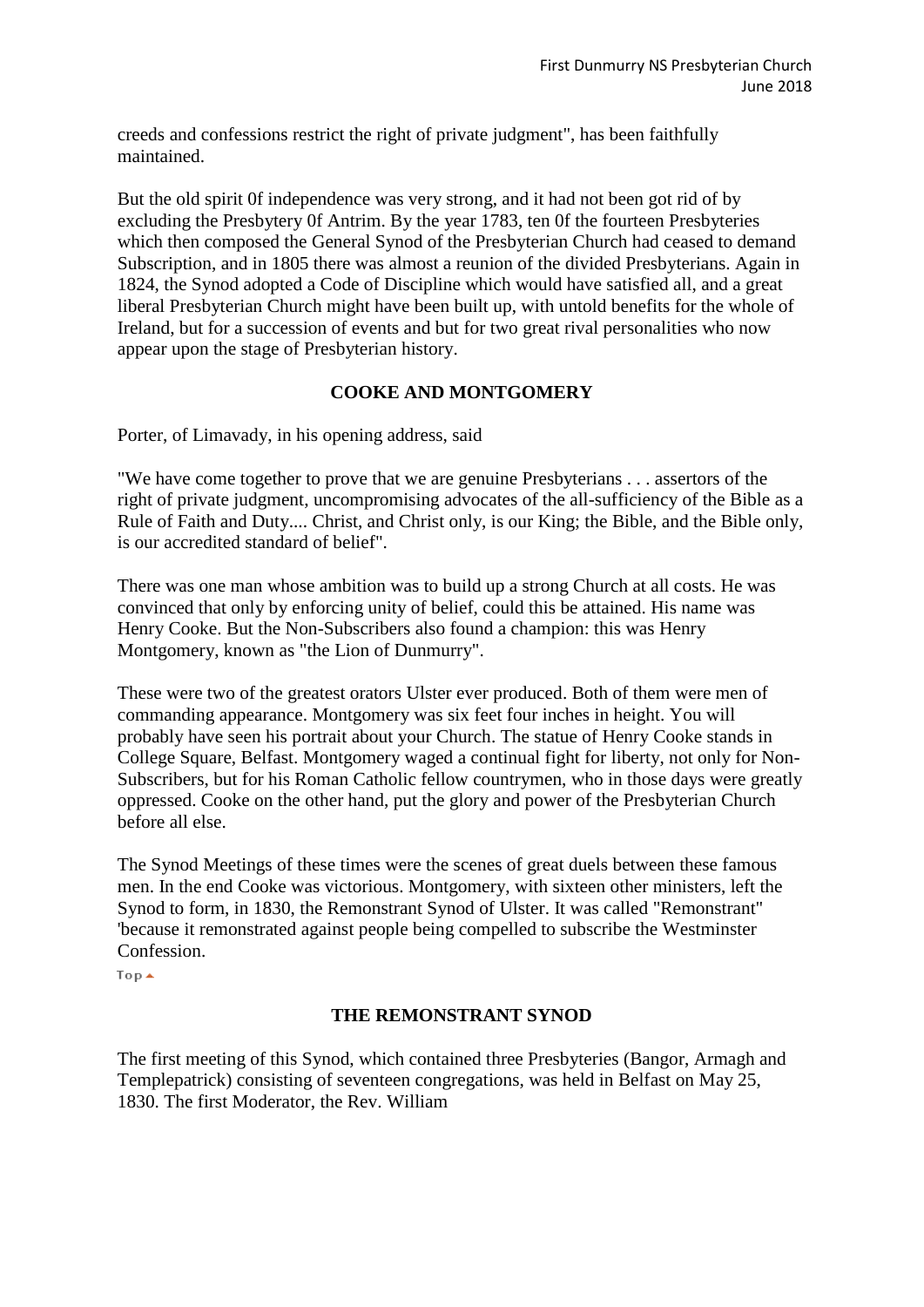Thus was Protestantism upheld. Doctor Henry Montgomery in his statement of the Fundamental Principles of the New Synod said

"We are now compelled ... in obedience to the dictates of conscience ... in vindication of our own rights . . . in defence of religious liberty, and to avoid being accessory to the suppression of the truth of God, to separate ourselves from the General Synod of Ulster, and to remain separated, until that body shall have returned to the Scriptural principles and usages of Presbyterianism".

### **THE NON-SUBSCRIBING PRESBYTERIAN CHURCH**

During the years that followed, several new congregations were formed, and it is worthy of mention that in 1843 a minister was ordained in York Street Meeting House, Belfast, for a new Church in Montreal, and that a Presbytery of Canada was connected with the Remonstrant Synod until 1856. The Churches in Toronto and Montreal still remember the old links that bound them to the Non-Subscribing Church in Ireland.

In these years also, the Remonstrant Synod and the Presbytery of Antrim drew closer together. At length in 191o they united to form the General Synod of the Non-Subscribing Presbyterian Church of Ireland. In more recent times, 1935, the Synod of Munster, an old and historic Non-Subscribing Synod, was welcomed into fellowship with the Non-Subscribing Church. Today our Synod, or General Assembly, consists of three Presbyteries

and thirty-four congregations. All these congregations together form and constitute the Non-Subscribing Presbyterian Church of Ireland.

# **CONCLUSION**

Such is the story of the Non-Subscribing Church, so far as it may be told in a few pages. But remember that there are many more things about it that you will have to discover for yourselves. The more you learn about it, the better you will be able to serve it in the days to come. You will discover why it is not a large Church. It was built up by men who cared little how many were with them, if they themselves were faithful to what they believed to be right. Such men were brave, and the brave are few.

But because it is not a large Church, it needs your loyalty and courage all the more, so that it may continue to bear witness to the right of men to think for themselves. Now, as never before in the history of the world, that right must be fought for, and there is no principle more valuable today than that for which our Non-Subscribing Church has stood, and must stand in the days to come.

 $Top \triangle$ 

# **APPENDIX A**

Constitution of the Non-Subscribing Presbyterian Church of Ireland

The Constitution of the Non-Subscribing Church was once described by a famous Presbyterian scholar as a noble document which might well form the basis of the United